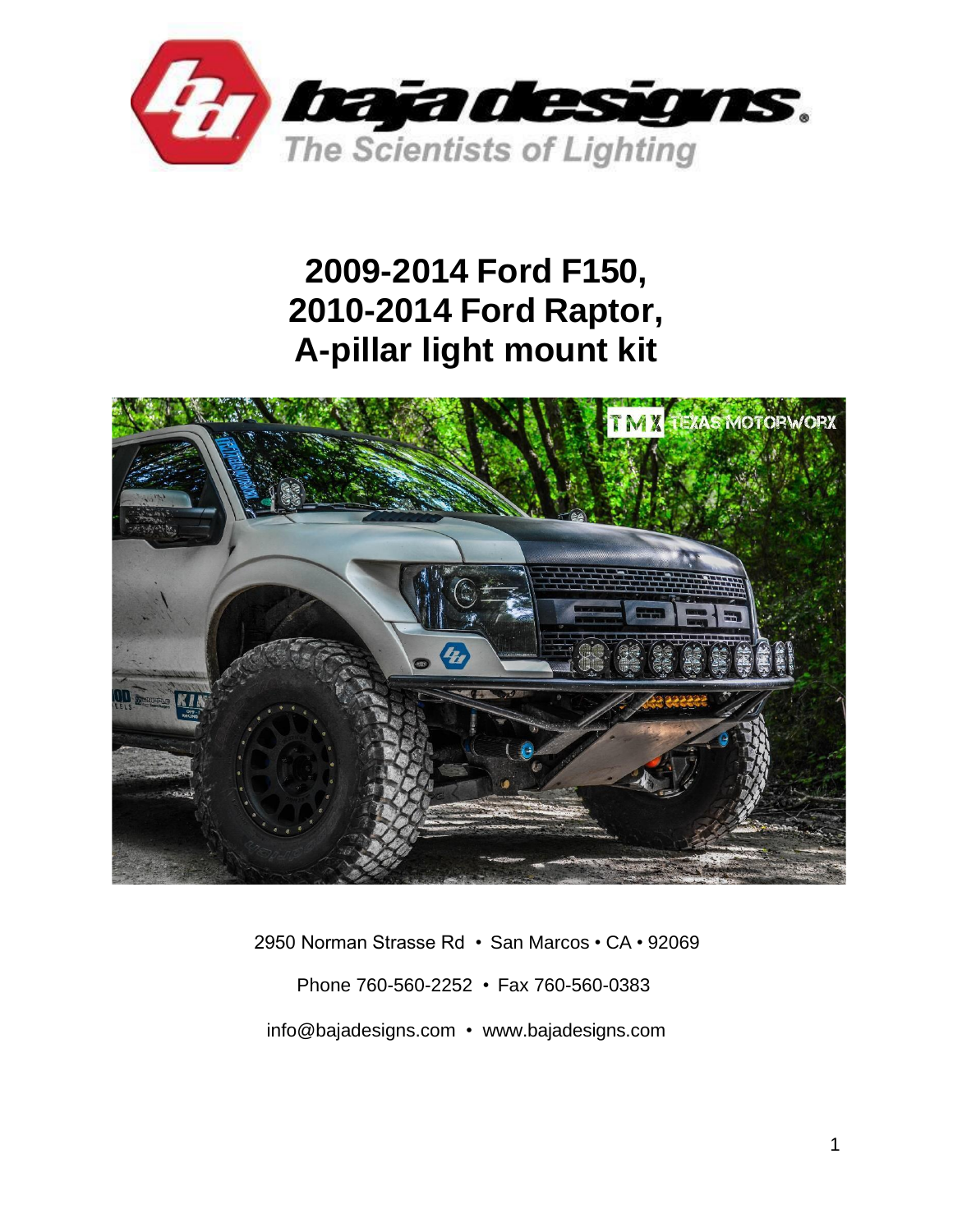

# **LIMITED LIFETIME WARRANTY**

Baja Designs proudly offers a LIFETIME WARRANTY against manufacturer's defect on all the products that we manufacture.

These are comprehensive warranties; other than the exclusions below – you're covered. If your LED or HID bulb burns out, you're covered. Additionally, cutting off our connector or changing your lenses does not automatically void your warranty.

#### **Exclusions:**

Installation errors, abuse, misuse or crash damage. You must be the original owner of the product and can supply proof of purchase.

Baja Designs manufactures its own products as well as resells products manufactured by others. Baja Designs makes no express or implied warranties on products not manufactured by Baja Designs including without limitation any warranties or merchantability and fitness for a purpose. We will however, pass on all warranties made by the manufacturer, who has sole responsibility for performing such warranties.

Baja Designs will pay the freight if your product is less than 90 days old, otherwise defective products must be returned to Baja Designs, Inc., freight prepaid. At our option, we will repair or replace items in question and return them at no charge. If the identical product is no longer available, we will replace with a similar product of equal value. Baja Designs Inc. will not be responsible for any indirect or consequential damages in connection with defective merchandise. Items purchased through a Baja Designs authorized dealer must be returned through the dealer. Only available on LED auxiliary lights and product must be in sellable condition at MSRP. Product that has been damaged in any way after the original purchase date will be excluded from this guarantee.

#### **Indemnification:**

**Buyer hereby acknowledges off-roading, racing and driving at night are dangerous activities and that the products and/or supplies purchased from Baja Designs are used in an inherently dangerous activity that may endanger life and limb; and in no event shall the seller, or seller's heirs and assigns, be held liable for consequential damages, nor shall seller's liability on any claim for damages arising out of or connected with the sale, delivery, or use of purchased products and/or supplies exceed the purchase price of the products and/or supplies.**

**Buyer is responsible for ensuring that it uses the products (and its vehicle) in accordance with all applicable laws, regulations, guidelines, and standards of care. Buyer acknowledges that some products may only be used when off-roading, and Buyer will comply with all vehicle and road safety guidelines. Buyer is solely responsible for (and will indemnify and hold Bestop harmless for) any claims, losses, damages, fines, fees, costs, or other amounts arising out of Buyer's non-compliance with these provisions.**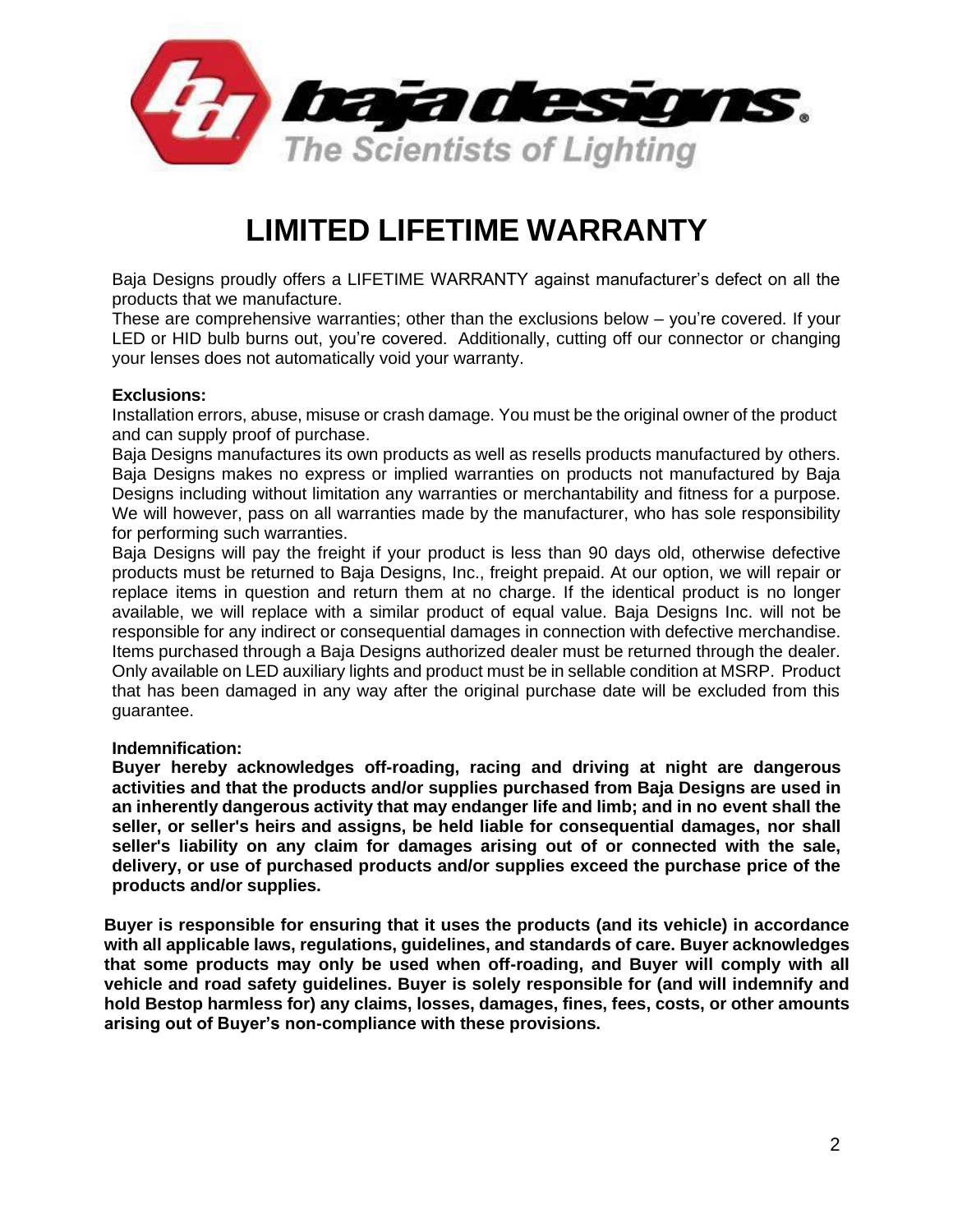

## **F150 (09-15) and Raptor (10-15) A-Pillar kit**

### **Tools Required**

10mm Socket wrench (recommended), or 10mm traditional wrench.

1. Begin by opening the hood and locating the two 10mm hex head bolts near the windshield wiper cowling that hold the lower hood hinge assembly onto the truck. Passenger side is pictured below.



\*\*Warning: while the hood is open, it is possible to remove the two bolts on either the driver or passenger side. This must only be done one side at a time to avoid the hood moving and it is strongly recommended to use an assistant to hold the hood open as a precaution.<sup>\*\*</sup>

2. Remove the two bolts and set them aside for later use.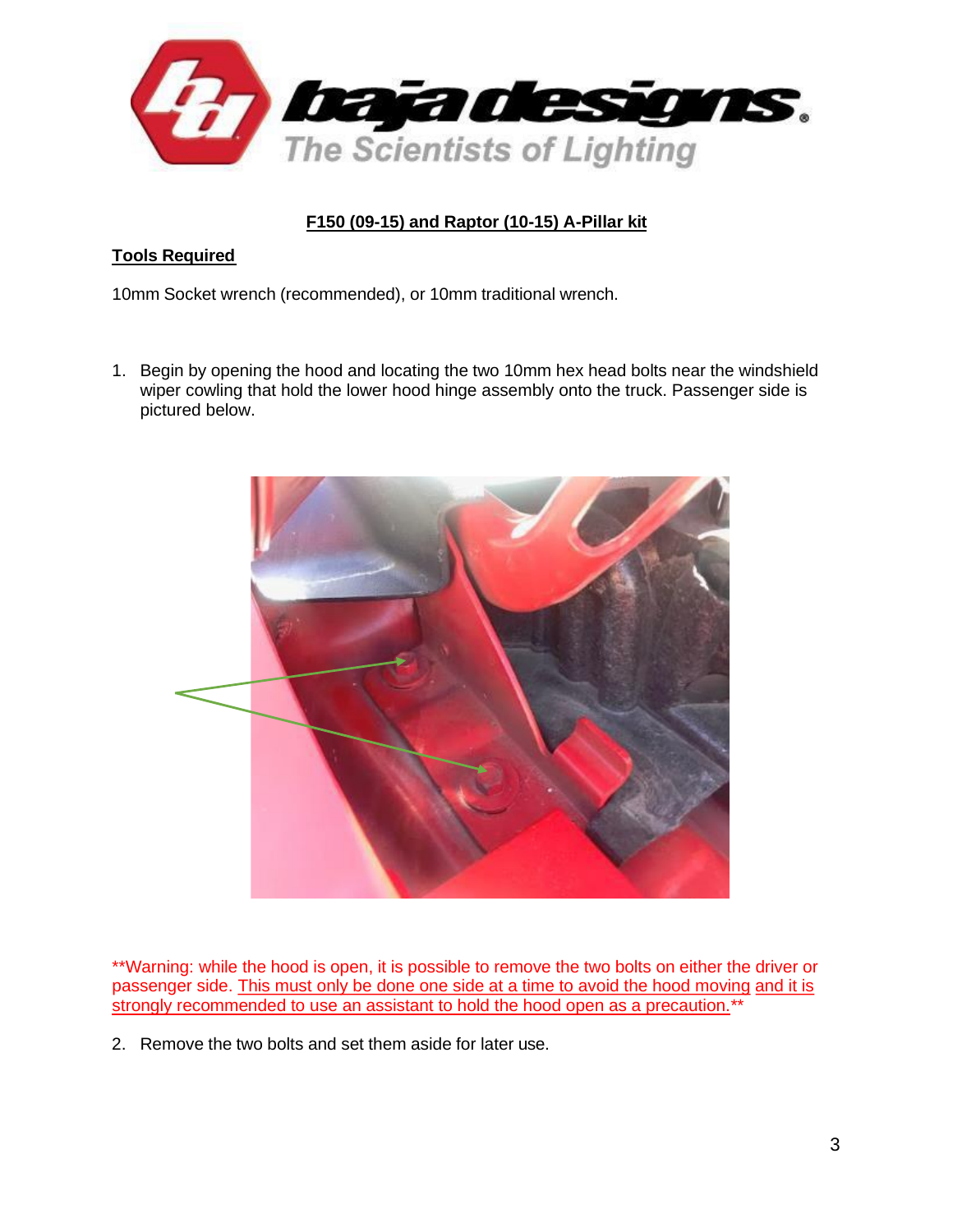

3. Now, it is time to orient the bracket inbetween the hood and the fender. Begin by holding your bracket upright next to where it will mount. The upper bent tab should appear bent away from the engine compartment. If it appears to be bent toward the engine compartment, the bracket is for the opposite side.



4. Tilt the bracket such that you can view the bottom side of the bracket.

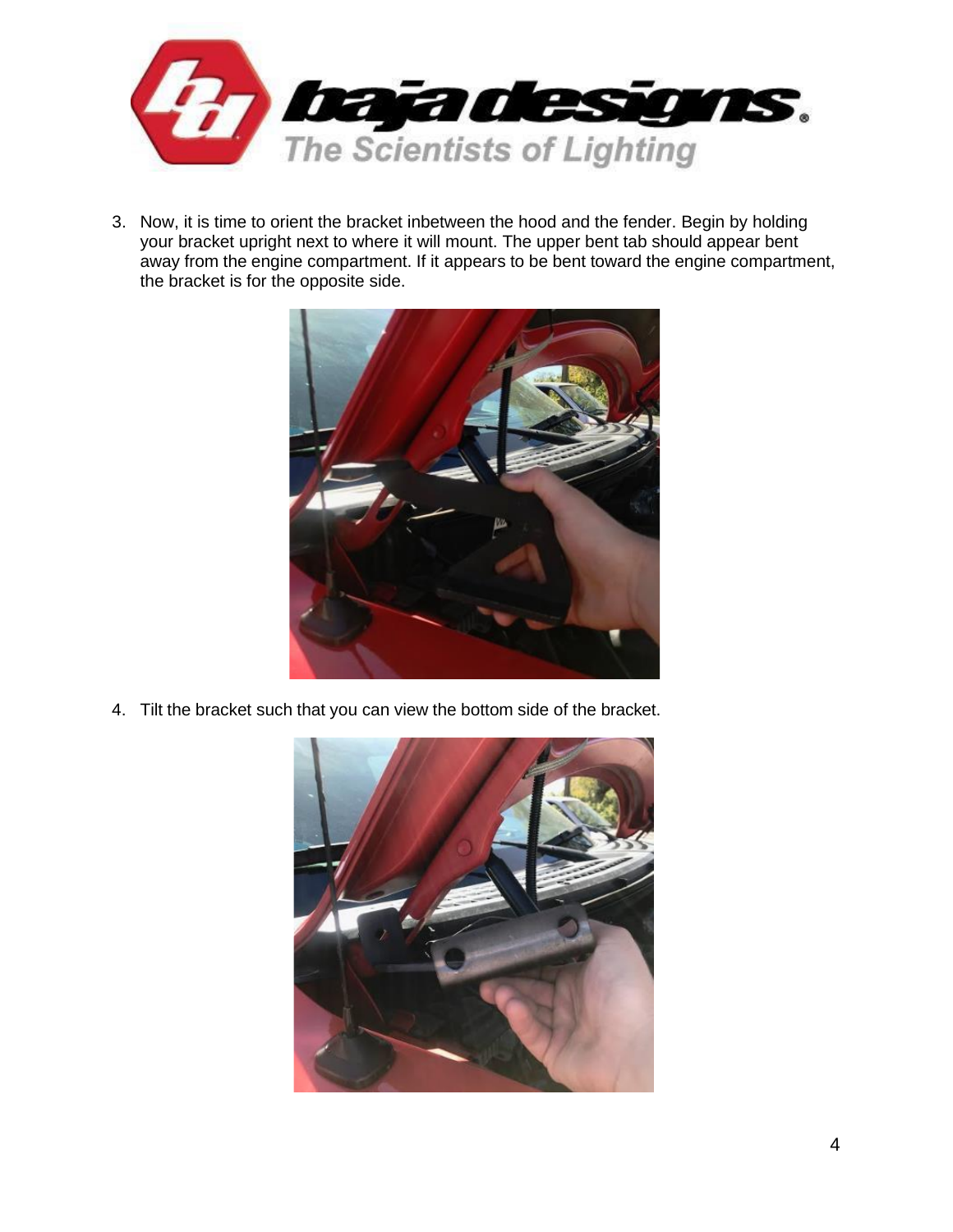

5. Carefully place the upper bent light mount tab through the opening at the base of the hood. It can be done without scratching the paint on the fender and hood. Take any precautions available. (masking tape, towel, extra patience, etc.)



6. Then twist the bracket into place while avoiding the edges of the hood and fender.

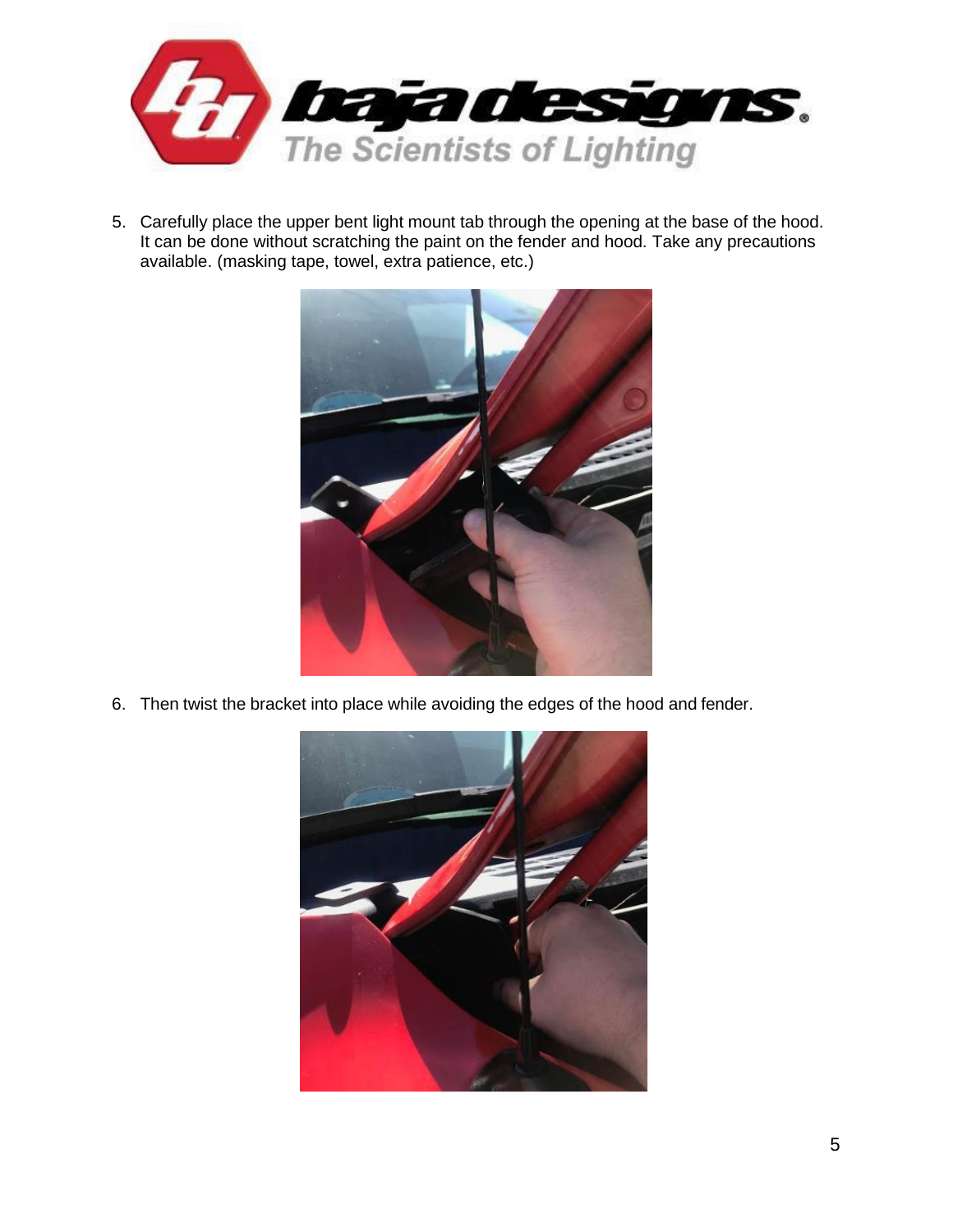

- 7. Under the bracket, place two washers under each bolt hole and thread in the 10mm bolts. Torque the bolts down before moving to the opposite side.
- 8. Repeate steps 2-7 for the opposite side of the vehicle.